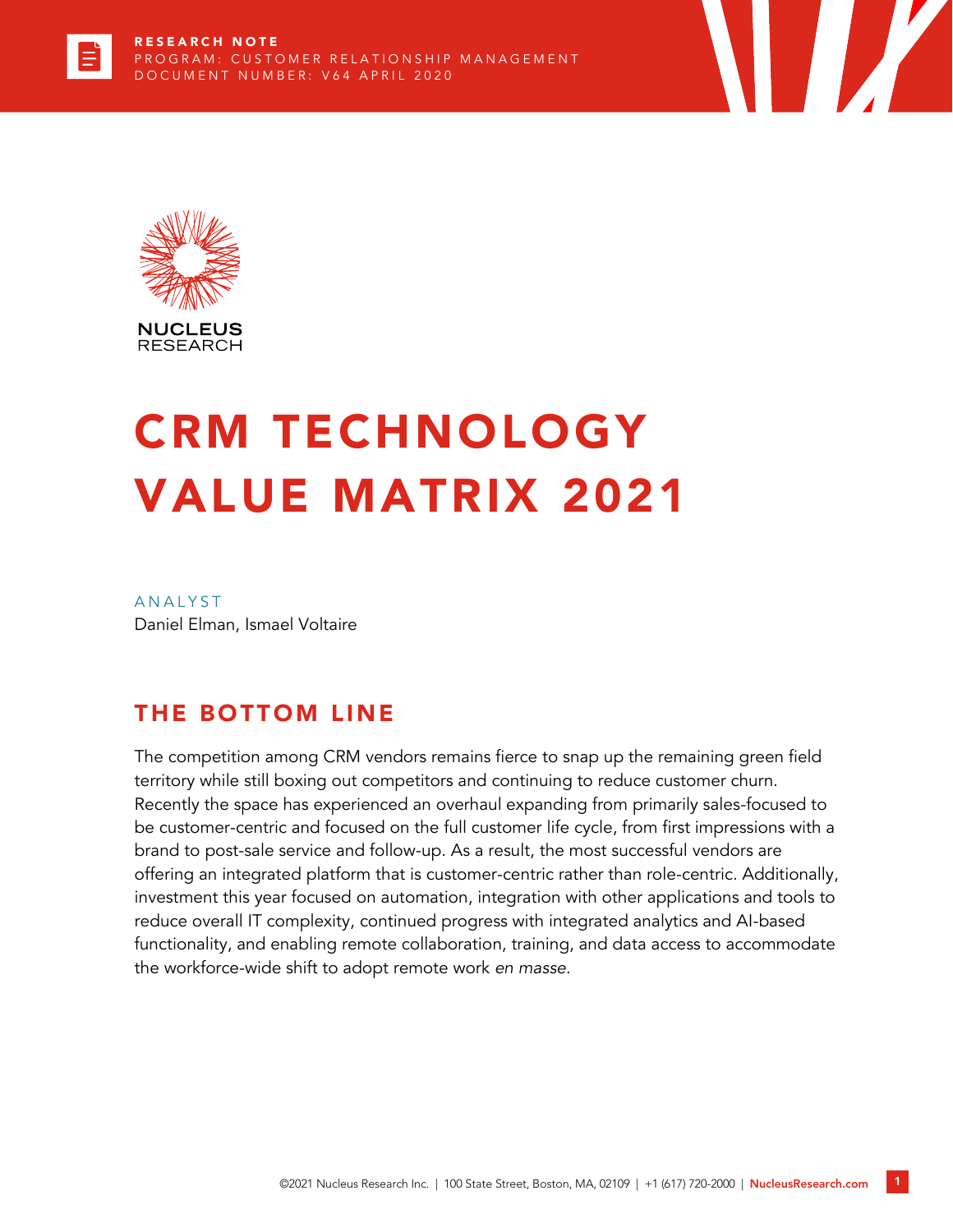

## **OVERVIEW**

As we mentioned in last year's Value Matrix, the CRM space is evolving to include all customer touchpoints and channels with an organization. The customer service, marketing, and back office functionalities that for so long were treated separately from the salesforce enablement and automation technologies are becoming increasingly relevant and value-add components to vendors' CRM (now CX) strategies. As a result, for the functionality aspect of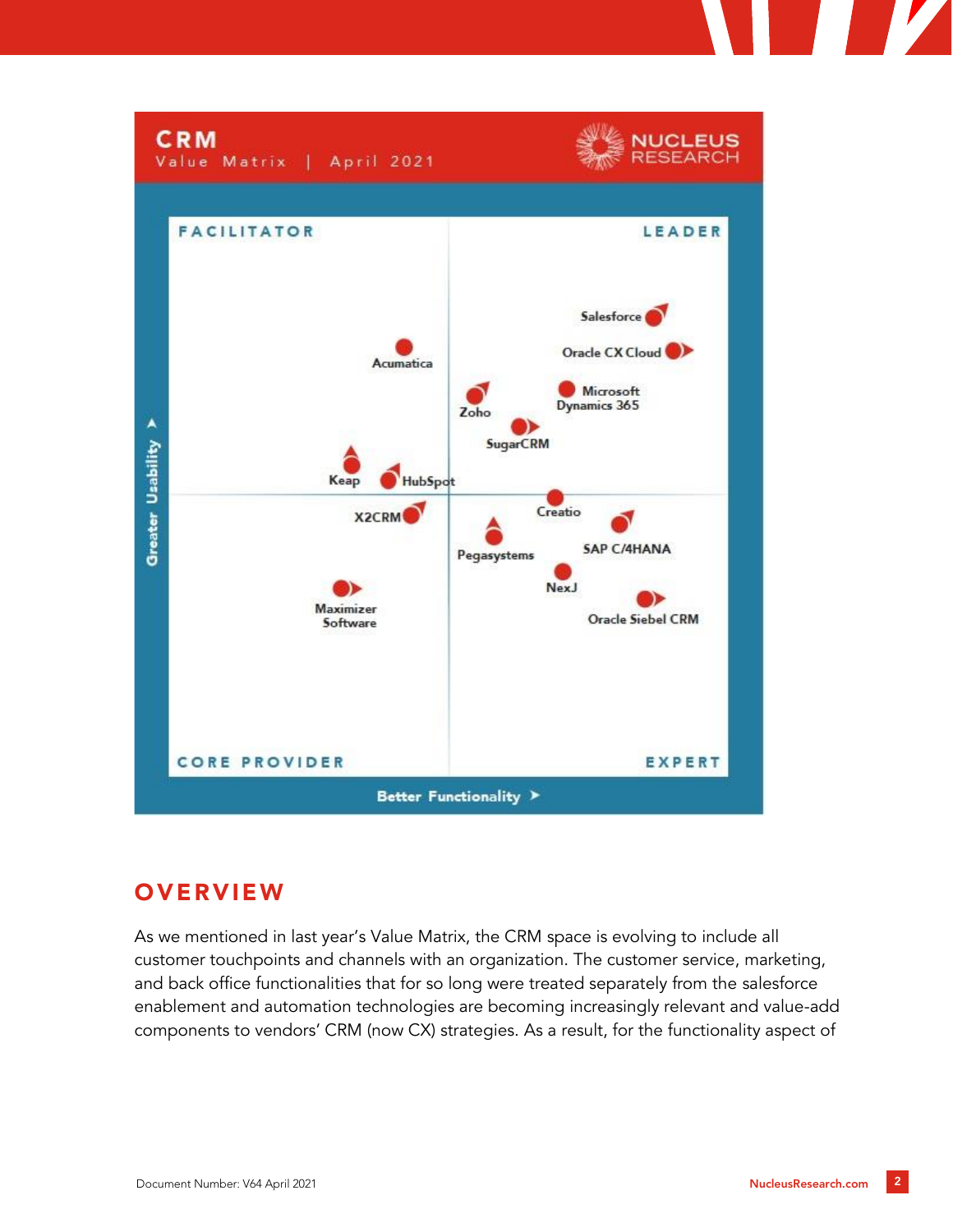this Matrix, the ability of each vendor to address the entire customer life cycle via platform modules or capabilities has been given increased weight compared to previous years where core sales force automation has been primary.

In addition to overall platform expansion and integration with other related applications, customer-facing decisions have become increasingly data-driven as technology and industry practices have modernized to accommodate the approach. Organizations are now given top-down directives to leverage analytics across all departments; as a result, CX teams require integrated, easy-to-use analytics tools that enable the ability to surface insights, explain trends, and guide strategic decision-making without requiring extensive technical training or statistics education.

Vendors this year have made key strides in improving platform flexibility to accommodate all configurations of remote, hybrid, and in-person work. With the COVID-19 pandemic precipitating long-lasting changes to the way business is done and the role technology plays in facilitating business. Vendors have invested in supporting varied pipeline types, team configurations, automated deal flows, and custom dashboard requirements while developing specific coaching and onboarding tools designed with remote work in mind.

Vendors are positioned on this Value Matrix based on the relative usability and functionality of their solutions, informed by customer/user conversations and vendor participation, as well as Nucleus' year-round ROI assessments of technology deployments. For more information on understanding the intent and methodology of this report, please refer to our previouslypublished companion piece, s142 – Understanding the Value Matrix – September 2018, on NucleusResearch.com.

## LEADERS

Leaders in this year's Value Matrix include Microsoft, Oracle, Salesforce, SugarCRM, and Zoho.

## MICROSOFT

Microsoft Dynamics 365 is a tool to unify data and customer relationships to support comprehensive end-to-end business solutions. Dynamics 365 integrates CRM and ERP solutions to enable intelligence-driven decision-making to support analysis of business performance and business needs. Through AI and Power BI, users can utilize real-time data to enhance customer relationships and marketing campaigns. As was the case in 2020, Microsoft plans to support Azure platforms in 2021, such as Power Apps, Power Automate, Power Virtual Agents, Microsoft Power Platform governance and administration, and data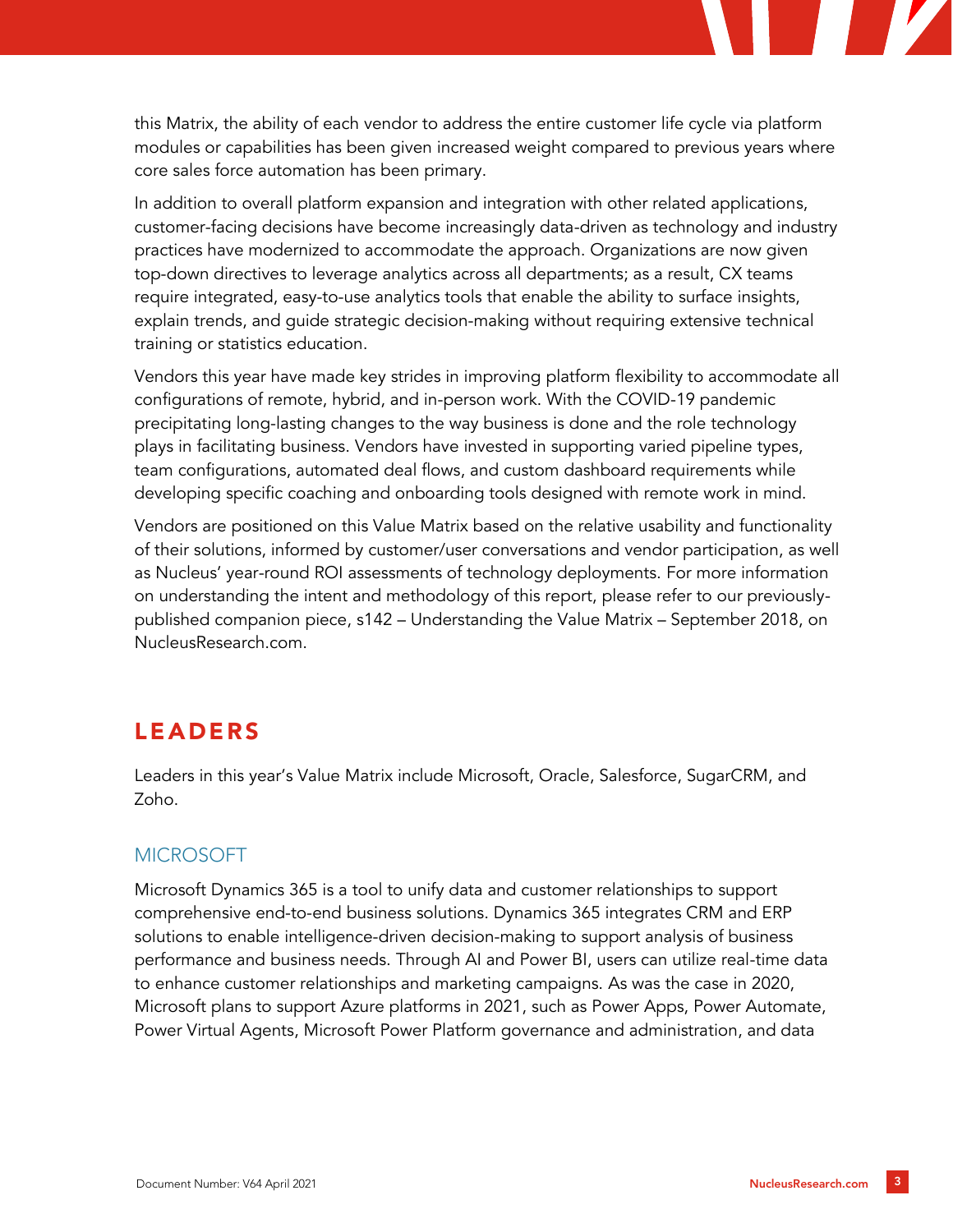integration. The 2020 release waves brought new innovations and features across Dynamics 365 applications, including Marketing, Sales, Customer Service, Field Service, Finance, Supply Chain Management, Human Resources, Commerce, Fraud Protection, and Business Central.

In October 2020, Microsoft announced the second wave of release plans and updates for the Dynamics 365 platform covering October 2019 to March 2020. Dynamics 365 Marketing saw improvements to the customer journey canvas experience and added integration for Microsoft Teams for virtual events. Additionally, segmentation improved with new natural language experiences to eliminate the specialized skills needed to build segments. Dynamics 365 Sales continued to support simplified experiences through app integrations, gamification, improved forecasting, and improved pipeline intelligence. Customer Service expanded agent productivity by allowing agents to coordinate multiple sessions simultaneously. Dynamics 365 Commerce saw new features to enable non-technical users to quickly design and manage digital commerce experiences. As with many successful software solutions in 2020, enabling non-technical users was a key driving force behind a platform's long-term success.

In March 2021, Microsoft announced the Dynamics 365 2021 release wave 1 plan highlighting new features launching for the platform between April 2021 and September 2021:

- Dynamics 365 Marketing will focus on improving built-in analytics dashboards and cross-journey insights to support more channels to engage and reach customers.
- **•** Dynamics 365 Sales will see productivity enhancements for sellers and increase access to data-driven insights to support decision-making. Key updates will include automation and sequencing, conversation intelligence, and improvements to the mobile experience.
- Dynamics 365 Customer Service enhances contact center operations by providing intelligent omnichannel routing across channels to further support agent productivity and help companies create predictive service models.
- Dynamics 365 Customer Insights will see improvements to audience and engagement insights capabilities. Audience insights enable organizations to centralize customer data to produce intelligent insights and actions. Audience insights are adding customization and extensibility capabilities of the customer view, additional connectors for data ingestion, improved controls for AI-based unification, and features to support marketing, sales, and service professionals.

In the Dynamics 365 2021 release wave 1, Microsoft displayed a clear focus on improving decision-making capabilities, personalizing engagements across channels, and extending visibility across a wide range of data-driven use cases. With each release wave, Microsoft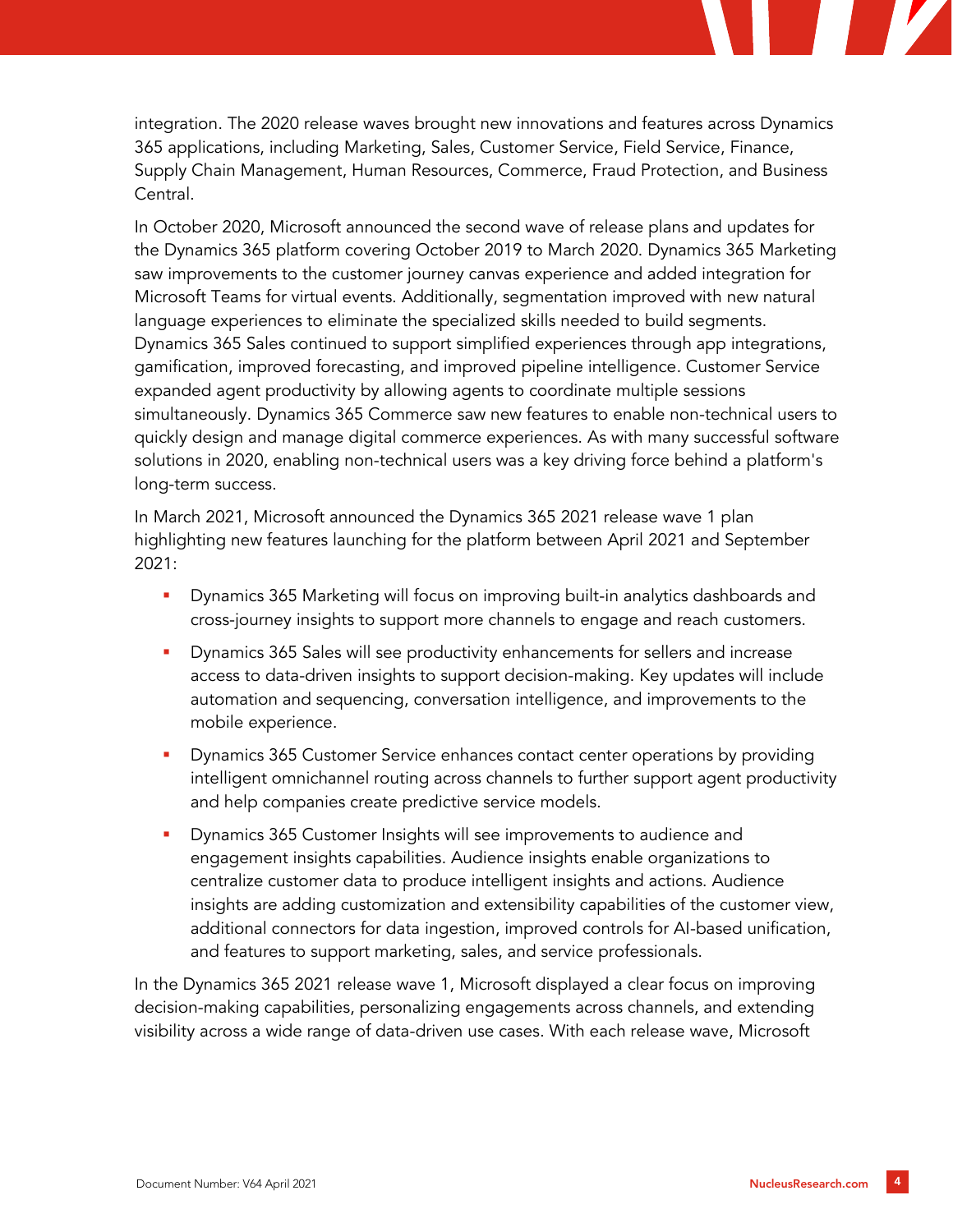continues to build upon past iterations' improvements and capabilities to support general business operations across an organization and help companies drive a personalized customer experience. Microsoft Dynamics 365 remains a Leader in this year's Value Matrix.

## **ORACLE**

Oracle continues to leverage its expertise and position as industry leader in database technology to offer a differentiated CRM suite. Oracle CX is a modular platform built to handle all of a brand's customer-facing processes and related actions spanning sales, service, marketing, e-commerce, data management and analytics; as well as integrated, multi-departmental processes such as revenue management and lead-to-cash. Its customer intelligence platform, CX Unity, is enabled by Oracle's rich third-party and enterprise data network in addition to public record business information and is differentiated versus other vendor's intelligence offerings that in many cases simply crawl publicly available web data; Oracle has curated a wealth of aggregated customer behavior data. As analytics become a more significant part of the sales organization processes, Oracle will stand out further as one of the most functionally complete vendors in this area.

Outside of traditional CRM, Oracle offers a robust enterprise platform that supports other business departments and functions such as ERP, supply chain and logistics management, BI/data science/analytics, and human resources. In addition, Oracle offers core database technologies and its increasingly prominent public cloud infrastructure. Customers can truly run their entire businesses on Oracle without needing to fill gaps for each function with best-of-breed solutions. This past year we noticed customer preference shifting even more toward the full-platform approach, allowing IT teams to minimize complexity, eliminate redundant spends, and control costs. In particular as a leader in the enterprise space with NetSuite and Oracle ERP, it provides a significant cross-selling opportunity to help customers realize this integrated vision. Vendors like Oracle that can meet all customer needs across departments on the same platform will stand to benefit most from this trend.

Significant announcements and updates from the past year include:

- CDP loyalty data flows to enable marketers to build datasets and custom segments to help better target a brand's most loyal customers, as well as an improved campaign management integration to help create personalized offers for those buyers.
- Subject line optimization and fatigue analysis dashboard to provide a holistic view of customer engagements to help predict the subject lines most likely to contribute to favorable outcomes.
- Integration with Zoom to help marketers deliver, track, and analyze virtual event participation and multichannel demand generation programs.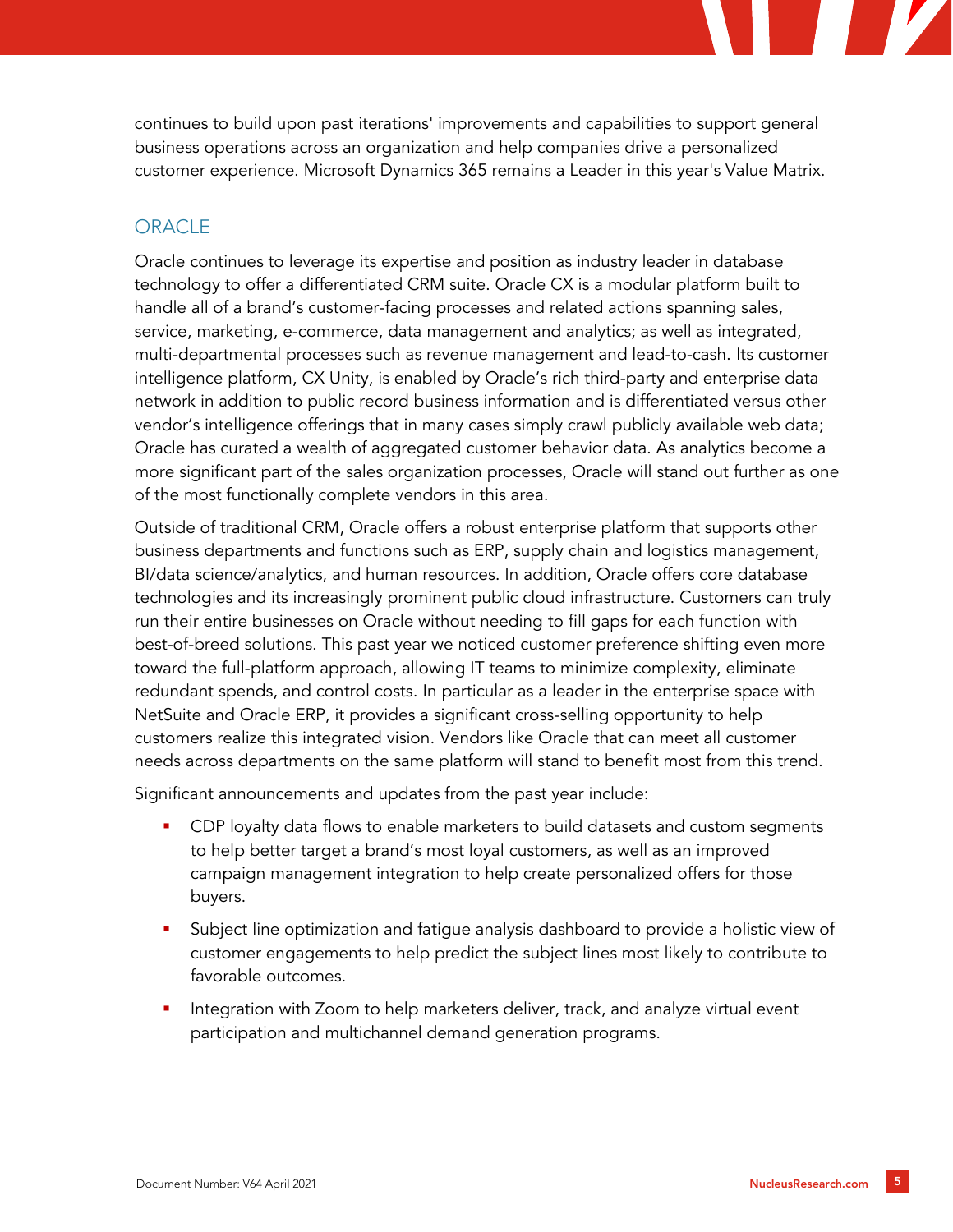Digital voice assistant to allow salespeople to access CRM data, connect with customers on their preferred channels, and view recent quotes, messages, and other documents all from a conversational, natural language interface. Additionally, Oracle Sales has modernized the UI to include smart lists, advanced search, and other timesaving tools.

As an end-to-end enterprise technology provider with legitimate enterprise penetration across all application areas, Oracle occupies a unique position in the business technology space. It offers enterprise-level scale and performance and has the technology and expertise to address virtually any custom use case. It has a viable product roadmap, the internal expertise and staff to deliver regular product improvements and ad-hoc requests, and customers continue to respond favorably regarding their experiences using Oracle CX. For these reasons, Oracle is positioned as a Leader in this year's Value Matrix.

## **SALESFORCE**

Salesforce has been a longtime leader and innovator in the CRM space. Salesforce Customer 360 is a unified platform that includes applications spanning sales, service, marketing, analytics, and commerce. By using Salesforce's unified cloud platform, Salesforce customers can integrate various Salesforce applications to break down data silos and enable more holistic visibility to a company's operations, while reducing IT complexity around data storage, governance, and management, and oftentimes, simplifying the customer experience application stack.

One of the keys to Salesforce's success is the strong usability of the solutions; the user interface is intuitive and doesn't take long to learn. At an organizational level, administrators and developers are plentiful, and can be trained and certified in-house with Trailhead— Salesforce's free online learning platform. With more than 2.5 million learners earning over 20 million badges to date, Trailhead has exponentially grown the number of qualified Salesforce administrators and developers available which drives consistent, growing demand for Salesforce products in the workforce. Further, the user community is vibrant and active online in forums for sharing ideas, best practices, and other resources. This serves as a massive value-add for Salesforce customers and is an attractive part of the Salesforce value proposition for prospective customers.

Customer 360 is an integrated platform that encompasses sales, service, marketing, and commerce, analytics, and integration. It is flexible and customizable to specific industry and business needs; partner solutions to extend functionality are readily available via the AppExchange, and customers can further specialize the platform by developing custom lowcode applications with Salesforce Lightning. With so many business areas built onto the same platform, customers can truly realize a unified view of customers and the busines processes that serve them. To that end, Salesforce has developed Einstein, its embedded AI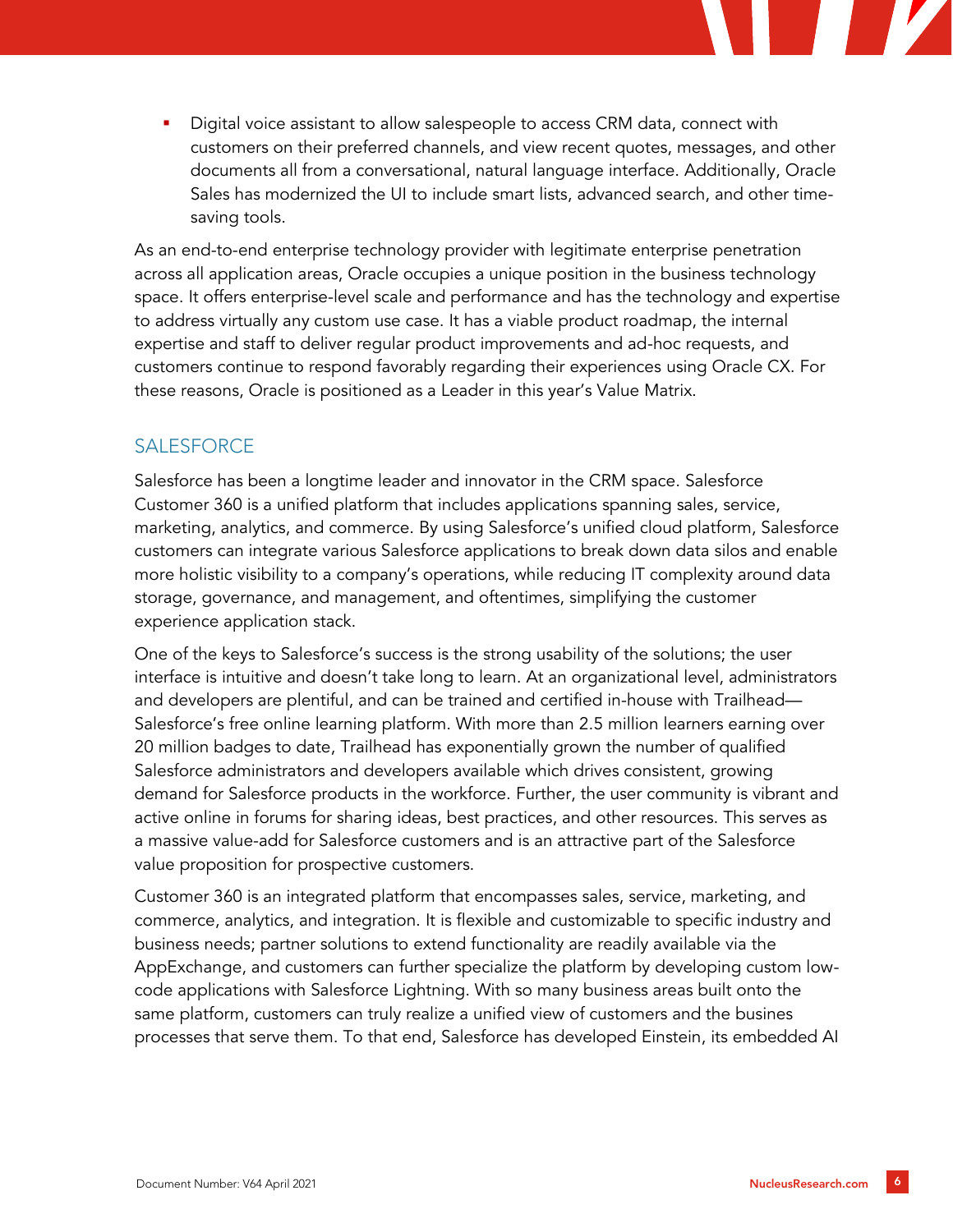solution for CRM. It helps to automatically surface relevant insights, predict future outcomes, see in-context recommendations for next-best action and activity prioritization, and automate repeated workflows and tasks like activity capture. Further in line with Salesforce's mission to offer a fully customizable platform to meet customer needs, developers can build custom applications that leverage Einstein with clicks or code.

In the past year as the COVID-19 pandemic brought about significant changes to global business operations as well as customer preferences and behavior. Salesforce was among the most active technology companies in developing new solutions to address the unique challenges and changes that organizations faced through the past year. In May 2020, Salesforce announced Work.com to help businesses and communities reopen safely with a variety of employee wellness and management, contact tracing, and emergency response management tools. It also includes a Command Center for leadership to see a 360-degree view of return-to-work readiness across company sites and make data-driven decisions for returning to the workplace safely. Tableau and Mulesoft created a COVID-19 Data Platform that aggregates and curates publicly available COVID-19 data to inform return-to-work decisions and emergency response projects. Salesforce also released an updated set of collaboration capabilities to support remote work and distributed teams with Salesforce Anywhere.

Other key announcements and activities over the past year include:

- In July, Salesforce announced the general availability of Einstein Call Coaching. This feature helps sales teams and leadership gain insight into reps' customer interactions, and helps to accelerate onboarding, enablement, and the identification and sharing of best practices.
- In August, Salesforce launched a new Feedback Management Solution which offers a collection of tools and surveys for collecting and analyzing real-time, actionable feedback. This helps drive business decision-making that is in-line with customer needs and preferences, and helps companies remain connected with customers despite the decrease in face-to-face interactions that previously enabled organic feedback sharing.
- In September, Salesforce announced updates to Salesforce Field Service focused on bringing additional AI-powered capabilities to the platform. It includes appointment scheduling and optimization, AI-driven guidance for dispatchers, asset performance insights, and automated customer communications.
- In September, Salesforce also announced updates to Sales Cloud focused on helping businesses optimize and adapt to end-to-end digital sales processes. It includes Salesforce Meetings, Einstein Video Call Coaching, Salesforce Maps Field Safety Kit, and Enhanced High Velocity Sales.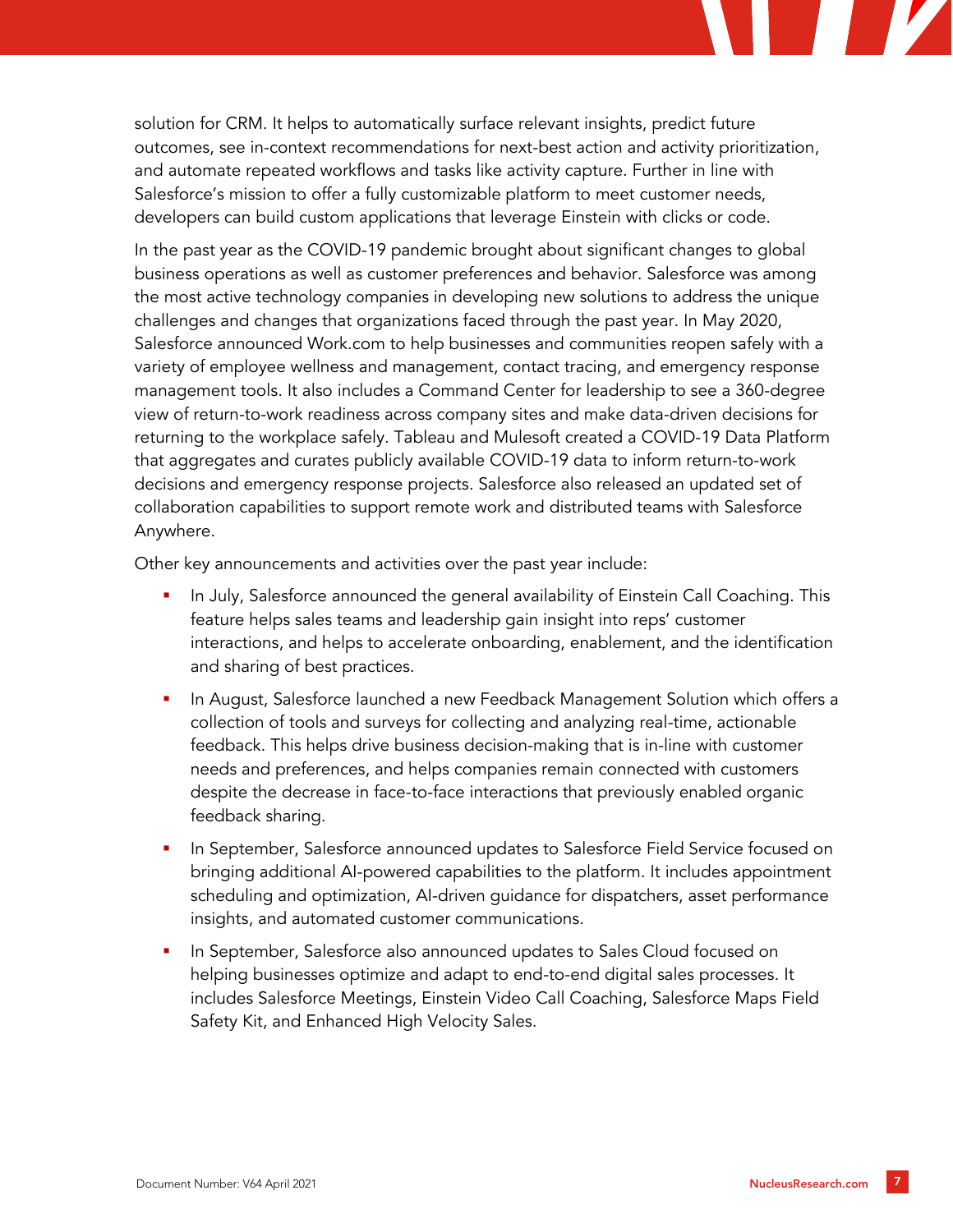

- Also in September, Salesforce announced Digital 360 to help businesses optimize marketing and commerce activities for the new all-digital customer journey. It includes Customer 360 Audiences, a customer data platform for identifying and targeting custom market segments; Commerce Cloud Payments, an out-of-the-box payment solution powered by Stripe; and Experience Cloud for creating CRMpowered digital experiences. It also includes expert services and new learning content on Trailhead to help educate customers on all-digital marketing.
- **•** In December, Salesforce signed a definitive agreement to acquire Slack. It will combine Slack with the Customer 360 platform to enable real-time communication and collaboration across the platform.
- Also in December, Salesforce announced Hyperforce, a revamp of Salesforce's architecture built to securely and reliably deliver Customer 360 applications on major public clouds, and help customers realize the benefits to scalability and agility that public cloud enables. This redesign looks to reduce the barrier to entry for prospective customers with pre-existing footprints on major clouds.

Salesforce has been a longtime CRM leader, helping to define the space initially, and this past year leading to redefine the space in the new all-digital context. It was among the most proactive technology vendors across any space in recognizing the changing business climate, requirements, and customer preferences, and bringing to market updated technologies to address these new challenges. In addition, it has continued to advance long-term roadmap items at the cutting-edge of CRM including AI-powered insight discovery and task automation, explainable and augmented analytics with Tableau (now tightly integrated with Customer 360 as Tableau CRM), and digital-first sales operations with High Velocity Sales. Customers continue to reference Salesforce on short lists in buying or switching situations, and customer deployments continue to deliver positive ROI and legitimate business value including time savings and increases to sales, marketing, and service efficiency. Salesforce is positioned as a Leader on this year's Value Matrix for its continued leadership in developing and bringing new value-add services and capabilities to market, its standout response to the COVID-19 pandemic, and continued customer success as shown by case studies and customer wins throughout the year.

#### SUGARCRM

SugarCRM provides a functionally complete customers experience management platform including modules for sales, service, and marketing, as well as analytics and data integration. It offers the Hint relationship intelligence tool to identify relationships and connections within businesses, and Sugar Discover for time-aware analytics and insight discovery. These platform services help the company differentiate itself in an increasingly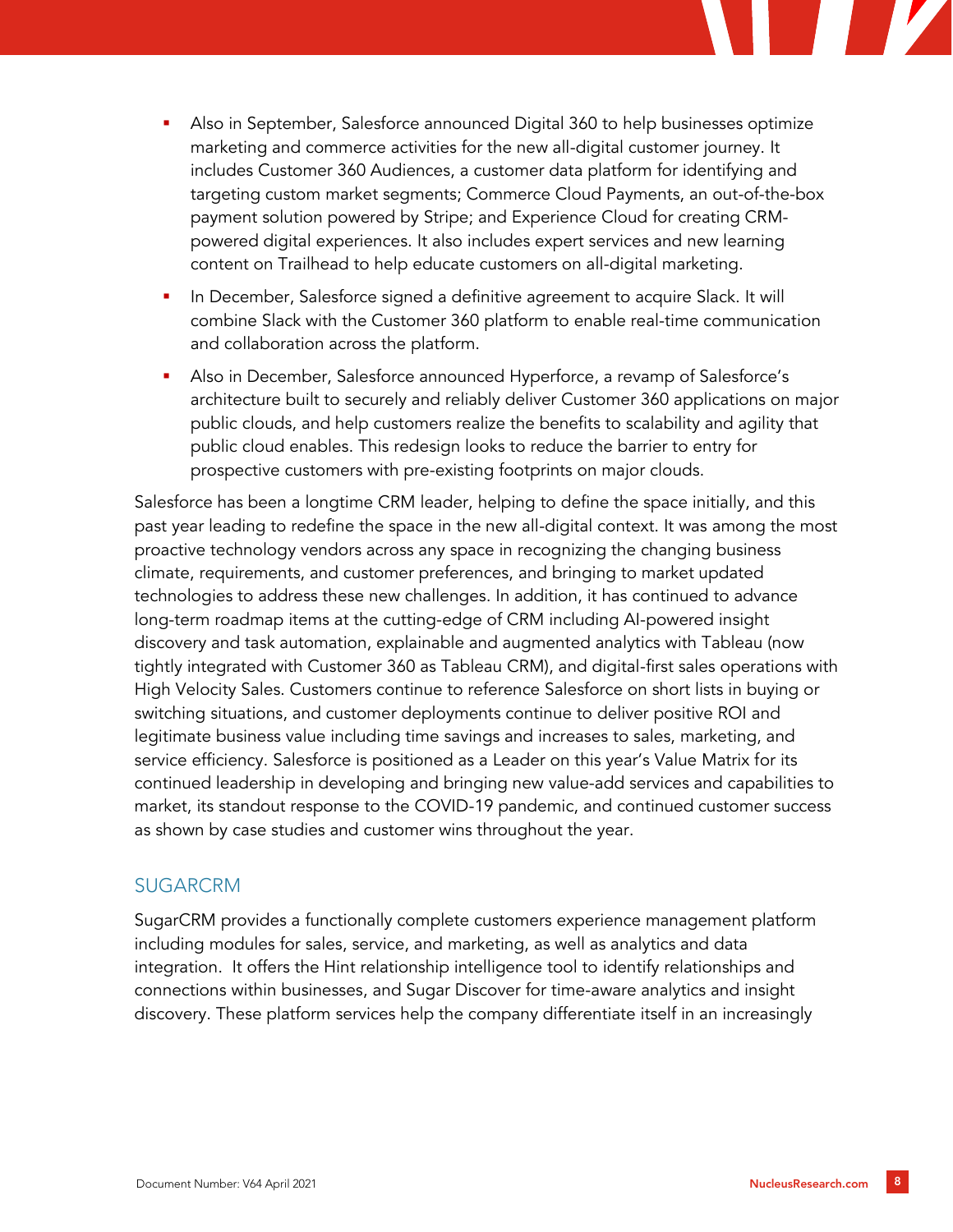

Recent company announcements include:

- In April 2020, Sugar Integrate was released as the company's iPaaS platform to integrate Sugar products with other business applications. It also includes a library of pre-built templates and connectors, as well as a dedicated integration services team to assist in customer integration and migration projects.
- In September 2020, from the Node.ai acquisition, Sugar announced Sugar Predict, an embedded AI engine that continuously analyzes internal and external customer data to provide in-context predictions.
- **In October 2020, Sugar announced SugarLive, a new capability in Sugar Serve that** enables omnichannel communication between customers and service reps. It is built on Amazon Connect to allow users to build voice call and chat flows with intelligent response, routing, and workflow automation.
- In November 2020, Sugar released Nurture Builder 2.0, the redesign of Sugar's nurture campaign creation tool. It is a graphical tool for designing, testing, and executing marketing nurture campaigns.
- In February 2021, Sugar announced the Renewals Console improvement to Sugar Sell. It improves the platform's suitability for selling subscription-based products and services out-of-the-box, including a dedicated screen for managing product renewals.

Sugar moves into the Leaders' quadrant of this year's Value Matrix. With recent acquisitions and module additions to the platform, ranging as far back as 2019's Salesfusion pickup to the addition of Sugar Integrate and acquiring Node.ai, Sugar has proactively augmented the platform functionality to compete with entrenched market leaders. At this point, its timeaware approach to processing platform data is differentiated versus other market players and enables more sophisticated analytics, reporting, and automation than other leading vendors. Further, the inclusion of omnichannel and voice-powered capabilities as well as a dedicated integration platform and on-platform automation of tedious manual tasks like data entry speak to a noted improvement in usability since last year's evaluation.

#### ZOHO

Zoho offers its integrated suite of over 45 applications as the web application Zoho One. CRM is the most-used application in the portfolio and one of its most mature modules, with over 200,000 businesses using the solution worldwide. With so many applications and platform services, customers can activate the various Zoho applications as-needed to enable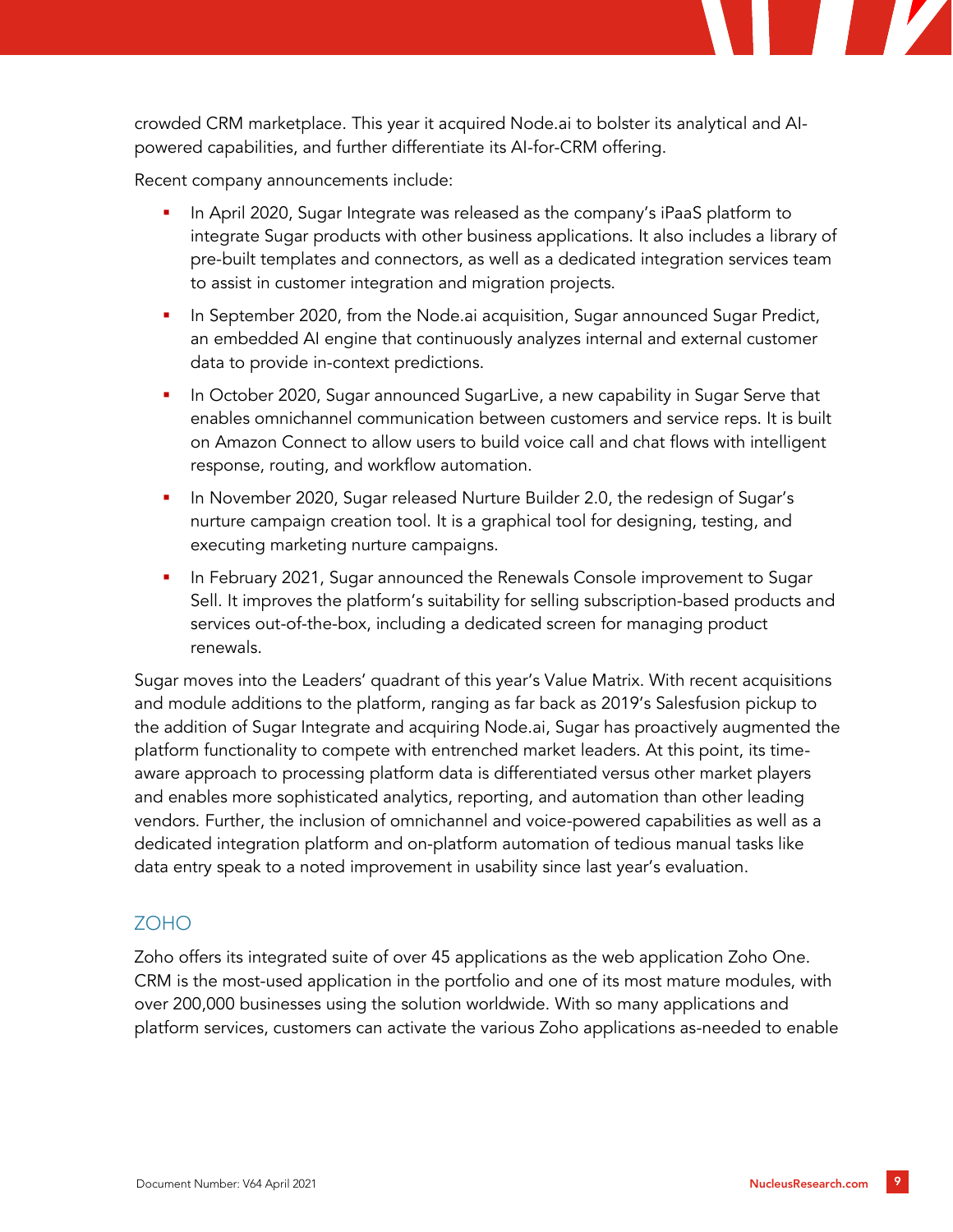the functionality and workflows that each organization demands. The unified data model that Zoho has developed and employs across all components of the platform is key as it enables all applications to work together "out-of-the-box" without requiring costly or timeconsuming integration. CRM includes all the standard components: salesforce automation, information management, lead and opportunity analysis and management, calendar management and meetings, and dashboards and insights from Zoho's AI, Zia. Zoho maintains its own private cloud infrastructure end-to-end, so it can scale as needed by its customers while still offering the privacy and ownership of data that customers demand.

It has a number of features dedicated to improving personalization including CommandCenter to unify and track customer journeys across various platforms and applications, Signals for real-time alerts to sales opportunities or customer actions, and conversational AI for salespeople to alert users to changing conditions on a live deal as well as ongoing interaction analysis to identify prospect sentiment and likelihood to buy.

Some major platform updates and additions from the past year include:

- CommandCenter, an advanced automation tool to chart and capture the entire customer journey thru connected applications in the ecosystem.
- **•** AI tools including Recommendation Builder to recommend products and services to customers based on previous purchase patterns and habits, Prediction Builder to help derive strategies to predict prospects' conversion probabilities, and Zia Vision to validate images uploaded to CRM records.
- Digital Marketing enhancements. Customer segmentation using RFM technique to identify the most loyal customers, allowing sales teams to proactively engage for cross-sale and up-sale opportunities. Also added webform analytics and A/B testing to automate A/B testing for webforms and identify the best performers, and marketing attribution to determine ROI of various marketing campaigns.
- **•** Sales analytics templates for cohort analysis to analyze time-based sales processes to determine health based on lead conversion times, sales rep pipelines, countries and territories, products, and other factors. Also added quadrant analysis for self-service analytic tasks.
- The Zoho CRM Analytics Mobile app gives sales reps and managers access to analytics dashboards, KPI's, and progress towards sales objectives.
- **EX Support for multiple sales pipelines and workflow/call automation to automate** repeated sales outreach plays and enable different sales timelines and strategies.

With the breadth and customizability of the Zoho platform, customers can truly run their entire businesses with Zoho. This puts Zoho into a league of behemoth technology vendors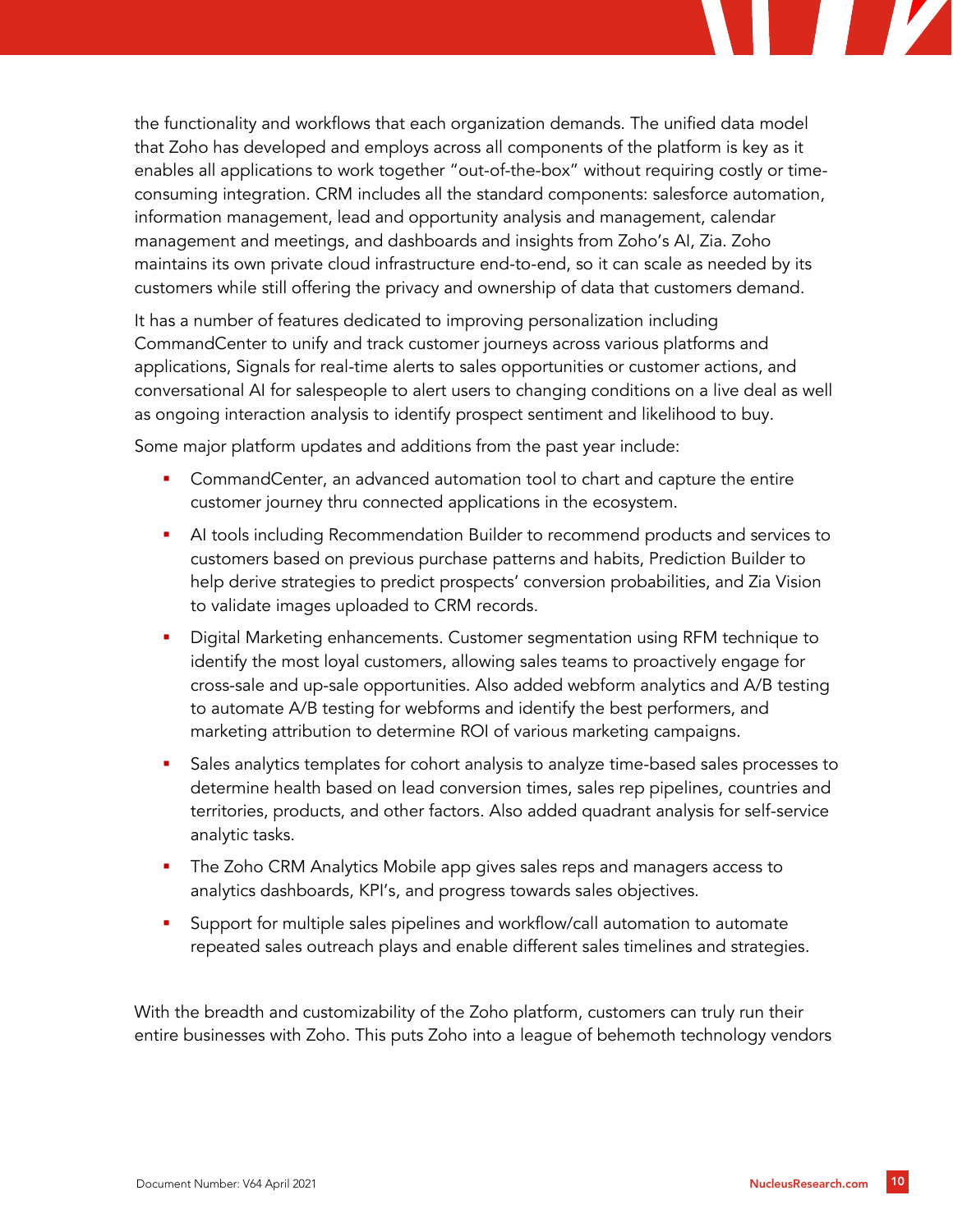like Microsoft, Salesforce, and Oracle. We have consistently seen Zoho move upmarket as the platform has increased in breadth and capability, to where now it is a viable platform for enterprise-size organizations around the world. It is differentiated in its unified data model and private cloud approach, both of which are increasingly compelling reasons to partner with Zoho; the unified data model allows for cross-departmental visibility and process integration. As more work is done from a distributed setting, the ability to integrate data and unify business areas on a single platform will come increasingly into demand. In the same vein, as the regulatory framework around customer data collection and usage becomes more complex and risky, Zoho's privacy-centric approach that gives customers full, unadulterated control over their data will likely become the norm (or definitely the most well-received by customers). Full platform vendors like Zoho, Oracle, Microsoft, and Salesforce will have an advantage over best-of-breed vendors competing in the space. Combining this with Zoho's rapid pace of innovation and product development, it is wellpositioned to gain market share from customers looking for a lower-risk approach to increasing CRM sophistication and modernizing legacy deployments. With competitively complete functionality, virtually limitless potential for customization and process digitization on the platform, and rapid deployment times, Zoho is positioned as a Leader in this year's Value Matrix.

# FACILITATORS

Facilitators in this year's Value Matrix include Acumatica, HubSpot, and Keap.

## ACUMATICA

Acumatica continues to invest in its CRM platform with the 2020 R2 release that reveals notable updates to product capabilities. The CRM platform has a high usability among Acumatica customers and the improvements seen following the 2020 R1 release include:

- Acumatica Point-of-Sale. A complementary service to the previously released BigCommerce Integration is the ability to further manage over-the-counter retail sales for a company's retail locations. The improved feature provides a single database for access to real-time data.
- Electronic banks and credit card transaction feeds: Improve operational efficiency by downloading and automating bank transactions leading to accelerated reconciliation. The company now allows the ability to connect over 11,000 financial institutions to its platform.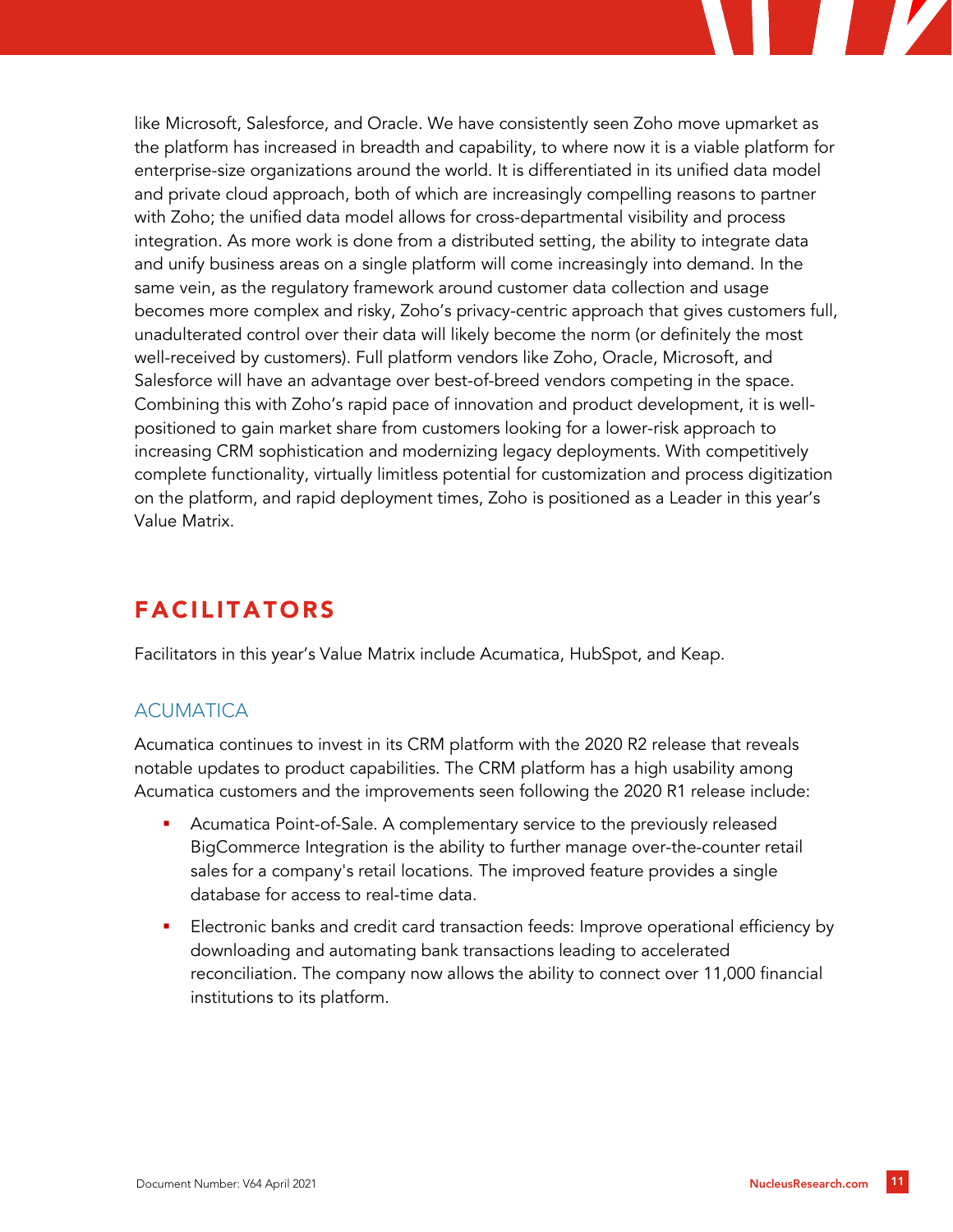Acumatica advanced expense management: Advancements on the AI/ML capabilities will now allow the automation of transactional processes such as the ability to create rule-based assignments of financial accounts, streamlining employee reimbursement and corporate credit card reconciliation. The novel technology will further build on existing AI/ML tools through the mobile platform, which will enable customers to record receipts.

At Acumatica, ERP based products continue to be the focus of the company's expansion efforts. The inclusion of CRM serves as an assisting feature to customers and can aid in bettering usability. Time saved and reduced expenses have been a core benefit for users through offerings such as autonomous creation of AP documents from vendor bills, instant access to recently visited records and data retrieval. This year, Acumatica plans to continue its efforts in providing a simplified solution to its users that allows convenient customer management and financial solutions. Acumatica is positioned as a Facilitator in this year's Value Matrix; it would likely provide the greatest ROI to existing Acumatica ERP customers with less complex sales organizations and processes. It can be easily deployed and managed as a significantly lower-cost option than other enterprise-level solutions. Acumatica is positioned as a Facilitator in this year's Value Matrix.

## HUBSPOT

HubSpot is a major provider of cloud-based sales, services, and marketing automation solutions for many small to mid-sized businesses. The company continues its efforts in facilitating automatable processes for large corporations by integrating advanced permissions, sophisticated reporting and configure-price-quote functionality. These are several new updates in the Sales Hub Enterprise, a HubSpot native software built on promoting a unique sales process through an enterprise-specific CRM model.

Recent announcements include:

- In October, HubSpot announced the launch of Marketing Contacts, a new pricing model that allows customers to strategically target an intended marketable group via email or ad.
- In September, HubSpot announced major upgrades to their automated Marketing Hub software with the purpose of customer engagement and retention. Upgrades included advanced personalization tools, a new report builder and custom objects.
- Also in September, HubSpot released new features to its product navigation framework through internal redesigning updates. Notable changes include Solutions Directory and new remote work integrations.
- Still in September, HubSpot announced several Service Hub enhancements. The software handles customer service tasks that include several growth-based cost plans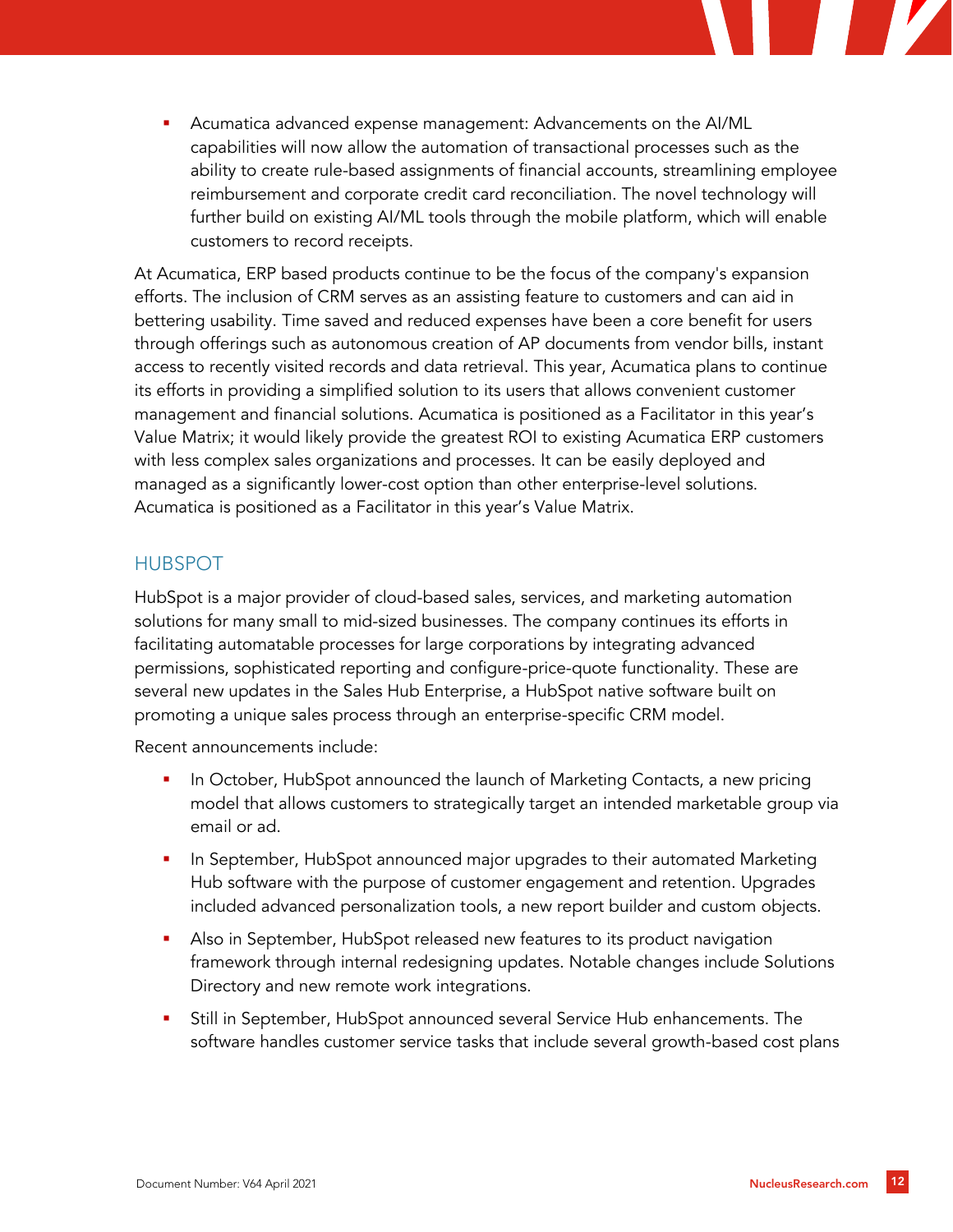for small to large business sizes. Prominent additions such as logged-in visitor identification, help desk automation, and team management functionality offer an all-inclusive platform for customer volume operations.

HubSpot is positioned as a Facilitator, a notable shift from its previous Core Provider standing. The change primarily stems from upgraded product services, such as CMS Hub, which promotes streamlined website management capabilities, and its sophisticated marketing capabilities which are increasingly in demand as companies adopt all-digital and digital-first strategies. Further investments in automated software enhancements such as Marketing Hub and Service Hub directly improve the overall functionality of HubSpot compared to competitors.

#### KEAP

Keap provides an integrated CRM platform offering salesforce and marketing automation, e-commerce, payments, and analytics focused on SMB customers. Keap continues its efforts towards an innovative new platform since its identity change from Infusionsoft. In September, the company released Easy Automation, an intuitive feature that allows small businesses to automate repetitive customer engagement tasks. The focus of the new feature is to maximize the productivity of its customers through AI technology but with the personal touch of human interaction. In November, Keap released Infusionsoft Analytics, an interactive analytics feature created for ROI maximization through daily reports focused on customer engagement, email deliverability, payments, and revenue. The ability to access these services on a mobile app allows marketers to have a hands-on approach for analyzing and editing their campaigns. Keap continues to add pertinent features to its platform geared towards the current and predicted needs of its small business customers. Keap offers an approachable browser-based CRM that can be rapidly deployed without needing coding skill or extensive technical sophistication; further, it is becoming increasingly sophisticated incorporating functionality like automation and analytics. It is positioned as a Facilitator in this year's Value Matrix.

## EXPERTS

Experts in this year's Value Matrix include Creatio, NexJ, Oracle Siebel, Pegasystems, and SAP.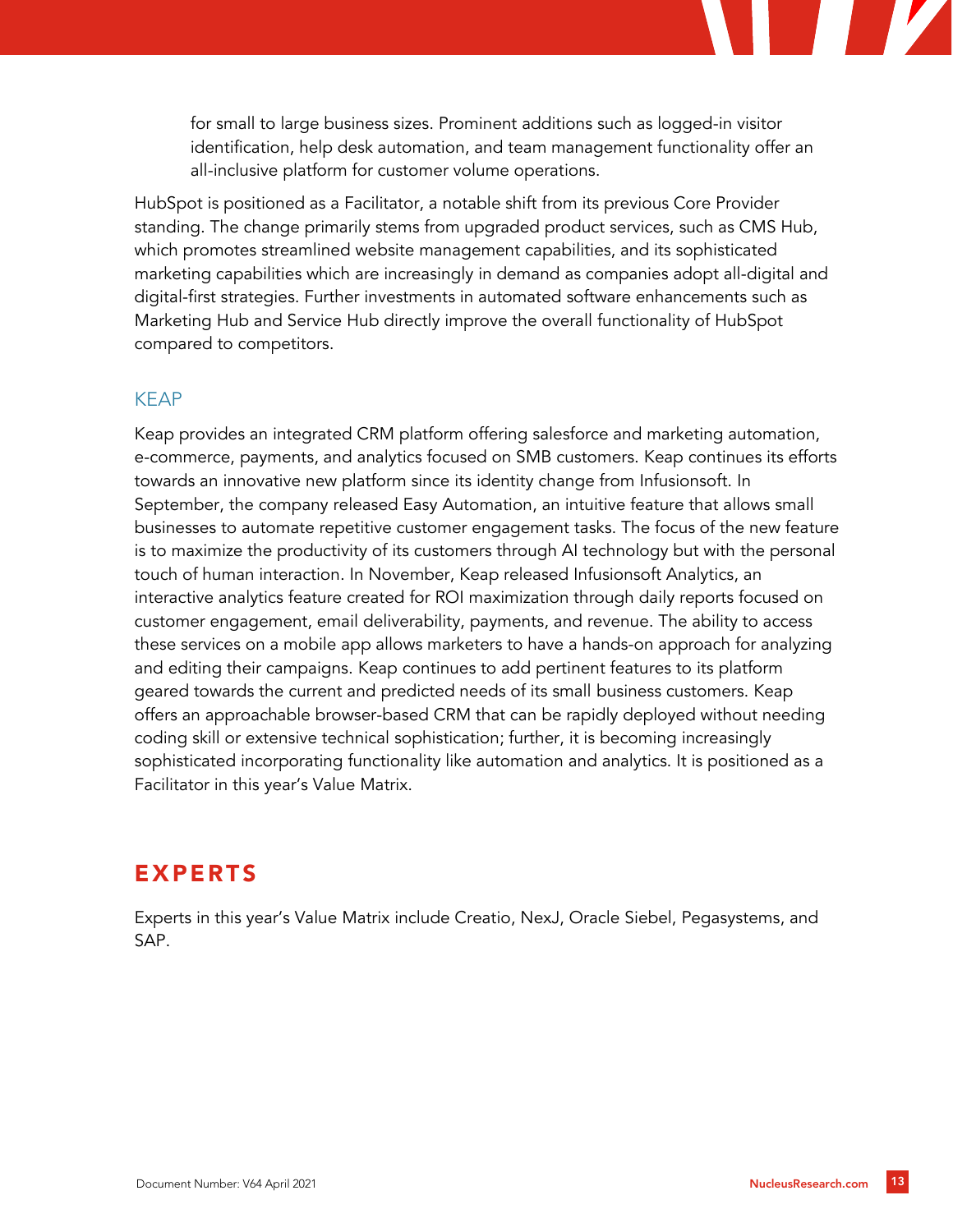

## **CREATIO**

Creatio, formerly known as bpm'online, is a business process management company centered on automated processes to improve operational efficiencies for its customers. The ability to customize on its platform continues to be a major attractive point for its users. Newly released features to its products have a commonality in improved user experience by embedding automated communication systems and customer engagement. By anticipating customer difficulties through proactive messaging, AI technology and analytics, key procedures can be put in place to improve customer retention.

In December, Creatio announced new features to its products such as:

- Telegram: Improvements on customer engagement through an easier external messaging system.
- AI technology: Improved retrieval and organization functionality through the use of AI. Updated capabilities include locating unstructured text from past user engagement
- Analytics: Automated processes such as calculation capabilities from gathered data.

Creatio's latest software releases are centered around the anticipation of customer difficulties and finding a proactive solution. Features such as Telegram provide improved dialogue, customer complaint filing and suggestion history data to address recurring operational difficulties. The ability to decrease the time of customer complaints to an actionable solution is catalyzed by AI technology. User conversations can be located and cross-referenced with previous troubleshooting issues resulting in case studies for proven solutions. Creatio's most significant differentiator has been its low-code application development offering which allows users to add custom apps and modules to extend functionality and fill any gaps. While other vendors offer low-code options, Creatio sports one of the most capable offerings among CRM vendors. That said, customers are increasingly moving toward unified cloud business platforms, and looking to simplify application ecosystems wherever possible, especially as workforces become more distributed and maintaining integrations more automated. For this reason, Creatio is positioned as an Expert in this year's Value Matrix.

## NEXJ

NexJ Systems offers Intelligent Customer Management products for financial services verticals including wealth management, private banking, commercial and corporate banking. It is built as verticalized solutions that are fully customized to fit the customer's processes and business model during deployment. It can be deployed in a private cloud or to infrastructure housed on-premises. In addition to the expected CRM functionality, NexJ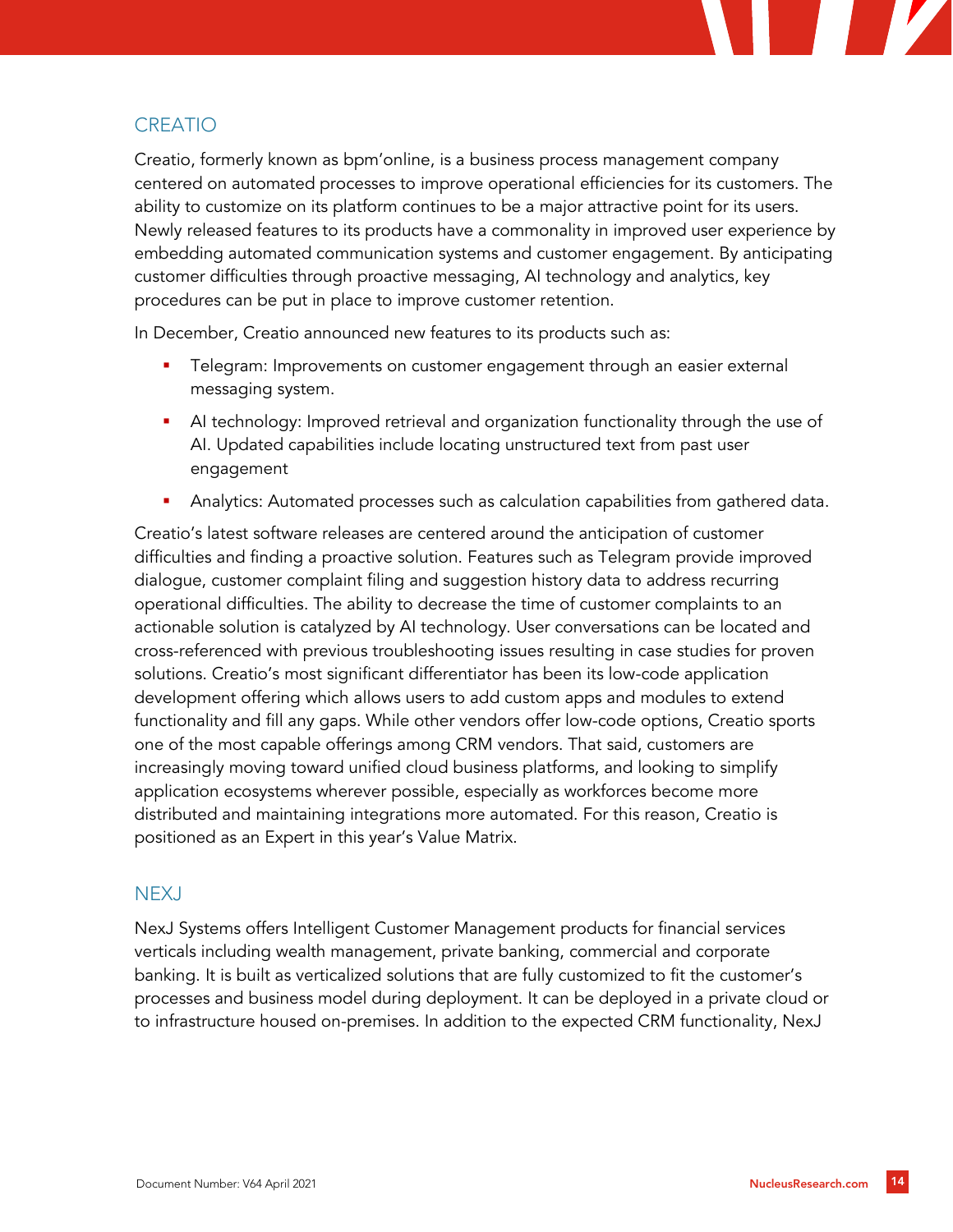stands out for its Nudge AI suite, made up of three digital assistants Inform, Engage, and Insights. In January 2021, NexJ launched Inform, an AI digital assistant product, which allows advisors to establish a more individualized tone with customers through targeted content across the clients' lifecycles. The new product was released following the partnership with AdvisorStream, a customized communications platform. Engage delivers next best actions to advisors to ensure compliance and deliver relevant, personalized experiences to clients. Insights increases advisor efficiency by surfacing significant details and insights about clients to inform how the advisor engages with clients. NexJ recently entered into an agreement with Sand Hill East LLC, a business development firm offering advisory services, as an initiative to accelerate business growth for its clients. The benefits of the new business features were created for direct consumer impact and enhanced services for their users. Information security should continue to be the priority in the expansion of NexJ services with assessments recommended during the partnership agreement process. NexJ is positioned as an Expert in this year's Value Matrix for its specialized AI capabilities and specialized market niche as a vertical provider for financial services customers. It is among industry-standard financial services tools and appears on shortlists for virtually all CRM buyers in the industry.

#### ORACLE SIEBEL

Oracle is a leading cloud-based company that provides integrative tools for improving profit and operational objectives for a multitude of corporations. Its subsidiary, Siebel CRM, provides a server framework that is utilized to support user-created applications. Deliverable solutions include development, deployment, diagnostic, integration, productivity, and mobile services. Siebel continues a strategic pivot toward becoming a Cloud Native platform. This is followed by the implementation of its core feature campaign that was introduced in 2017. The campaign largely included application support systems that streamlined consumer objectives and reduced overall development time and consumer onboarding efforts. Key components of the strategic launch included the use of the globally recognized oracle cloud infrastructure and Docker containers. These product improvements align with the company's efforts to innovate across core themes of autonomous CRM, business agility, customer experience and industry innovation. Updates to the company's new services include:

Kubernetes Orchestration. The company will be launching a Kubernetes orchestration feature to its platform. The software is intended to manage multiple clusters of containers by Siebel users. Docker, which gives users the ability to build and deploy containers, was initially launched by Siebel during the core feature campaign. The complementary features of both applications will drastically simplify software building and utilization on the part of the developer. The key benefit of the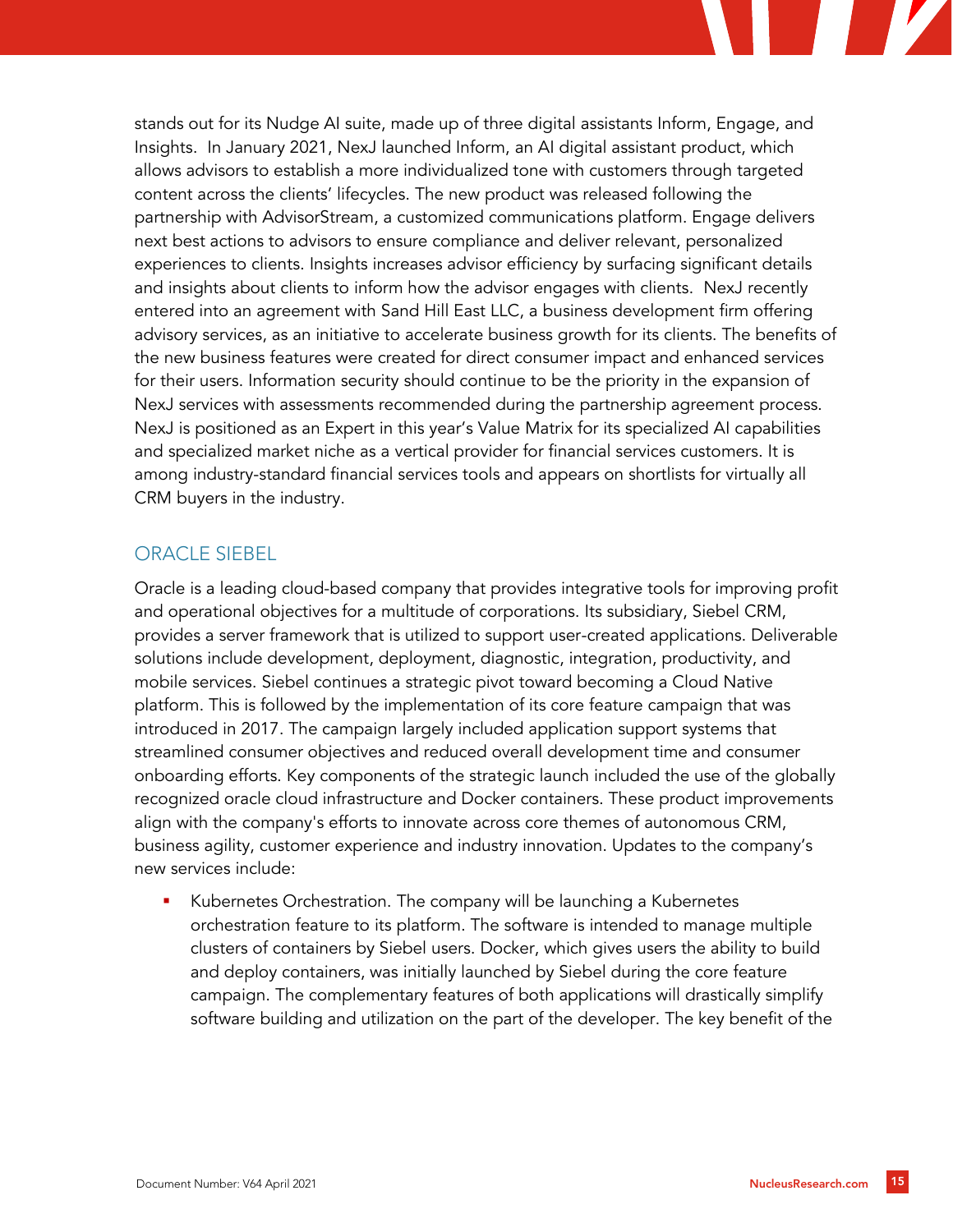new addition is the ability of the customer to scale each service automatically and based on current and anticipated workloads.

- Redwood UX. Siebel will be launching its Redwood UX feature as a visual revitalization effort to complement the company's novel cloud native platform. A group of designers, recruited from countries around the world, were chosen to enhance the user interaction features for its customers. The introduction of cloud native's improved application growth model for customers is anticipated to be highly receptive when conjugated with enhanced visualization and simplification features through Redwood UX.
- Microservices. The use of the Siebel services has historically been driven by on platform services and support. The creation and expansion of digital applications have centered around the organization providing in-house growth through Siebelbased Components. Post-cloud native implementation will include non-Siebel functionalities in the form of low coupling framework integrations with the Siebel platform. The push for increased flexibility through enhanced industry services, including microservices, is the foreseeable organizational initiative focused on market individuality and expanded customer benefits.
- Edge Computing. The industry services campaign set by Siebel will conclude with its most significant service offering, which includes next-generation CRM, innovation to support and edge use cases. The expansion will likely include complementary services to the ever-expanding Oracle Cloud Infrastructure, which is globally recognized and is an industry choice product. Concurrent efforts to launch a crossfunctioning mobile-first platform that can be used by developers creates an ecosystem for rapid market growth and stronger customer adoption. The underlying ideology behind the extension of additional user-friendly services is the ease of transition from less extensive service offerings to improved products that are geared towards nurturing business growth.

Siebel CRM is currently a major market competitor with opportunities to improve and modernize. Being able to leverage the Oracle technology stack, as well as its customer and partner network are key differentiators and factors contributing to its success in the enterprise. It is positioned in the Expert quadrant of this year's Value Matrix.

#### **PEGASYSTEMS**

Pegasystems provides an automated solution designed to address complex business needs. Its CRM offerings cover sales, marketing, and customer service; and recent upgrades to the platform allow for more utility with less human intervention. Pegasystems continues to build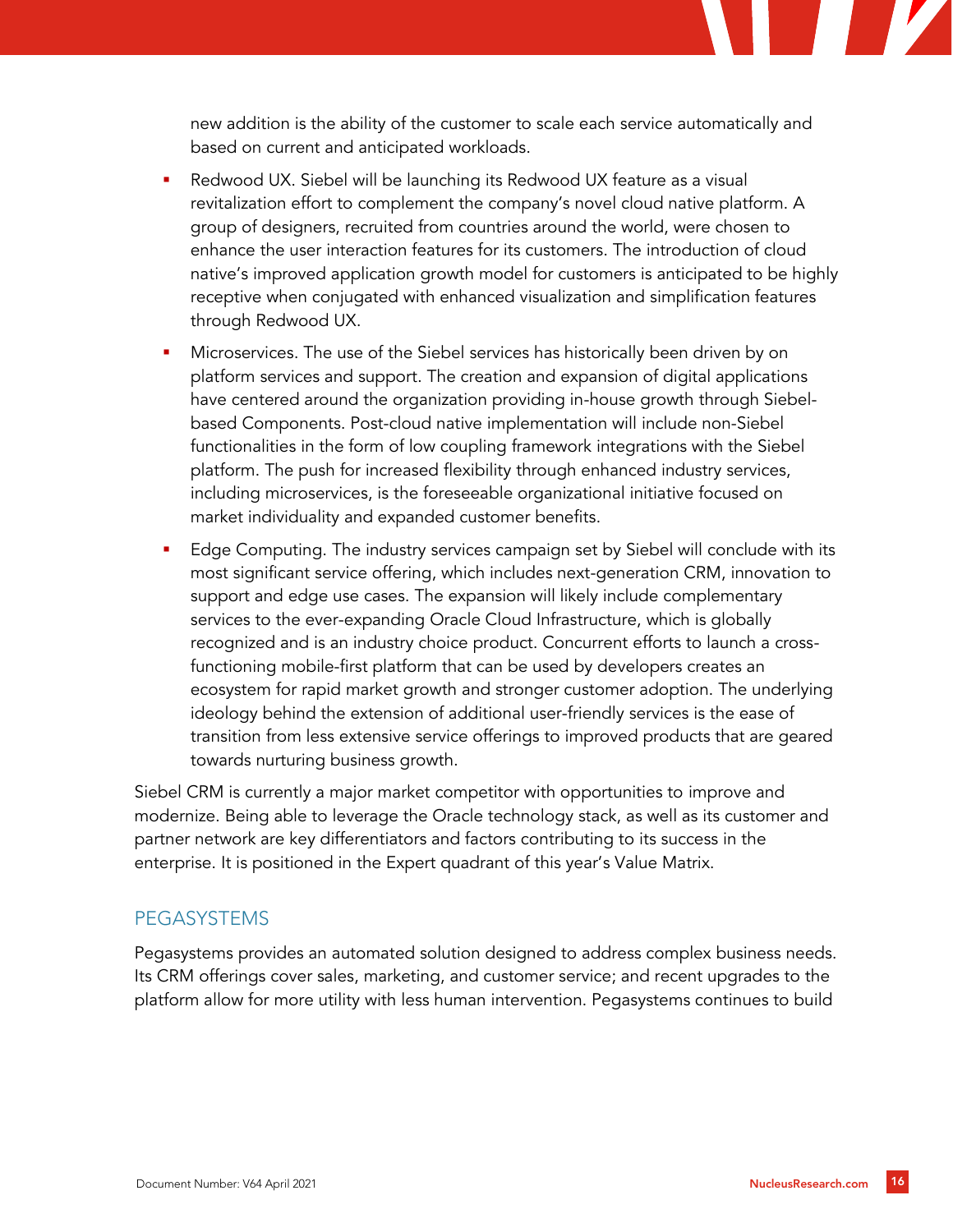towards a more streamlined service offering with interconnected products creating a selfdriven software model.

In November, Pegasystems revealed new robotic process automation advancements such as Pega RPA Auto-balancing, an AI feature allowing intelligent allocation of workloads to a consumer's available bots. A more optimized process is anticipated due to a continued inflow of customer data which allows for the increased effectiveness of bots. Pegasystems continues to focus customer service resources towards a call center model rather than prioritizing online chatbot expansion. The acquisition of Qurious.io, a cloud-based speech analytics company, was based on improving customer interactions using speech-to-text, natural language processing (NLP), and emotion detection analytics in real-time. When accompanied by the Value Finder, a new AI-based capability focused on engaging underserved customers and addressing their specific needs, more comprehensive customer engagement data can be collected. Pegasystems continues to invest in improved product capabilities centered around self-sufficient AI progression and limited human mediation. Xray Vision, a self-healing bot feature, was created with that purpose in mind.

Pega also offers custom application development to extend functionality and enable citizen developers. Investment into enhanced robotic process automation functionality have been a key component of Pega's approach. The combination of independent workload distribution and self-sufficient bot maintenance essentially creates a software-based workforce requiring limited human interference, and increasing user productivity. Pega is positioned as an Expert in this year's Value Matrix.

#### SAP

SAP C/4HANA suite offers many cloud-based business services including SAP Marketing Cloud, SAP Commerce Cloud, SAP Service Cloud, SAP Customer Data Cloud, SAP Sales Cloud and the CallidusCloud portfolio. The product centers on maximizing business efficiency on an all-inclusive cloud platform. Recently released features are geared towards achieving this goal in a customer's operational and financial lifecycle.

In February, SAP announced its release of an updated package with new capabilities to its service offers. New features and capabilities include:

- Manufacturing: Improved predictability in material needs. The update will allow customers to proactively identify likely supply chain limitations.
- Sales: Enhanced product tracking capabilities in real-time. Product demand changes can be monitored through sales volume allowing more refined inventory quantities.
- Extended warehouse management: Interactive dashboards allowing faster analytical insights. Supply to product data aids in reducing common barriers that are unique to the customer.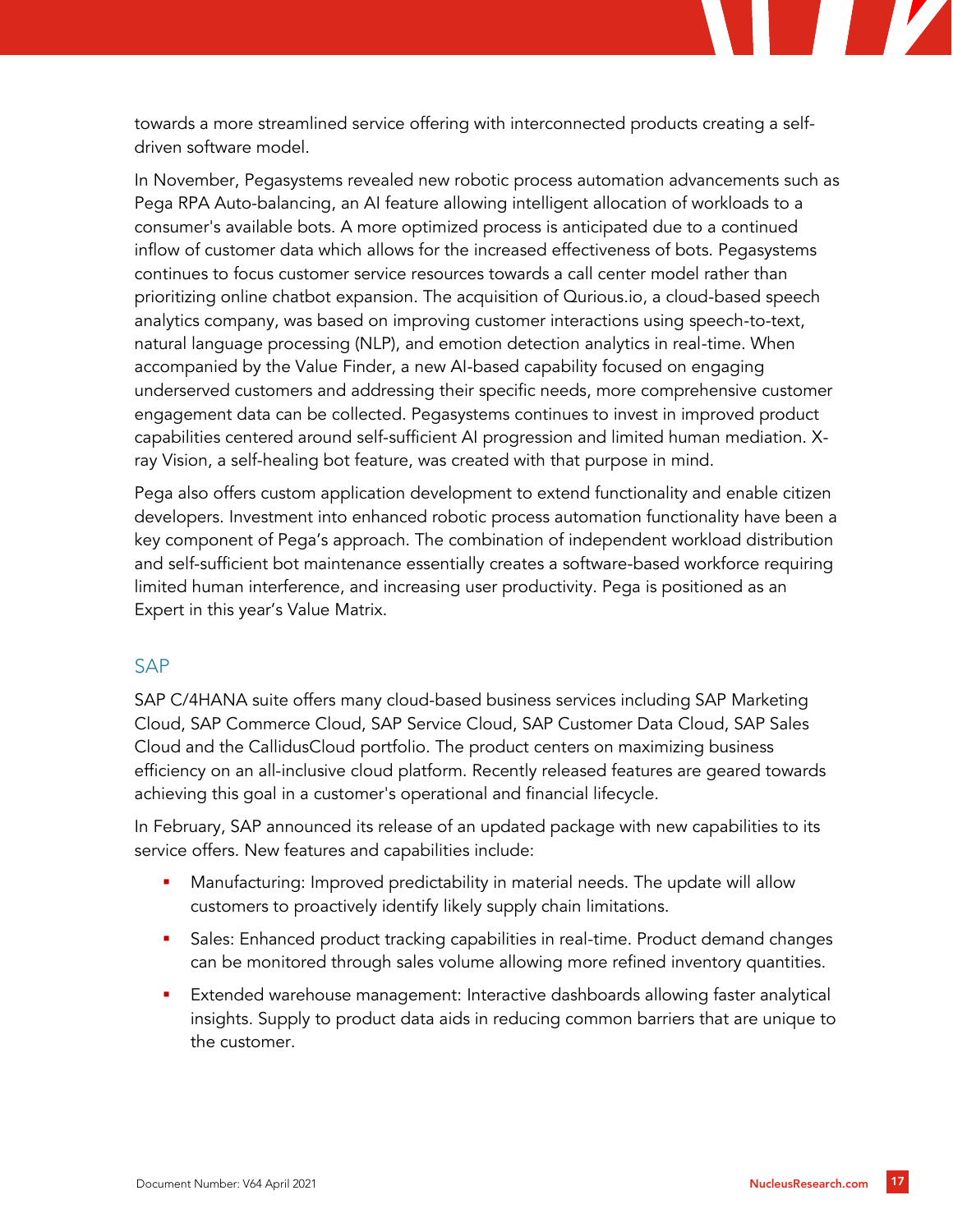- Logistics: Upgrades to the material tracking platform now allow for simultaneous monitoring of handling units. Handling Unit Management aids in the facilitation of goods movement for a more concise logistics operation model
- SAP Activate Methodology: A cost-effective implementation process designed to support the realization of business projects at the desired pace of the consumer. The methodology of prepare, explore, realize and deploy is a structure in which consumers can manage projects with enough fluidity to achieve milestones at their discretion.

SAP C/4HANA continues to invest its efforts into furthering products and services that are focused on consumer needs. Recent updates consist of creating an all-inclusive platform that reduces operational demands for consumers. Data-driven features such as Logistics and Extended Warehouse Management target specific congestions realized by the consumer and aims to improve efficiency. Accelerated implementation projects promoted through SAP Activate Methodology helps consumers remain aligned with project deadlines. The ability to effectively support enterprise-level consumers with end-to-end platform infrastructure, a diverse, global customer base, and strong market penetration all contribute to SAP's positioning as an Expert in this year's Value Matrix.

# CORE PROVIDERS

Core Providers in this year's Value Matrix include Maximizer Software and X2CRM.

## MAXIMIZER SOFTWARE

Maximizer Software enables SMB's and medium-sized businesses with integrated sales and customer service technologies. Maximizer offers dedicated industry-specific CRM solutions for financial services, higher education, government, logistics, and manufacturing. The 2019 release of the All-In-One CRM solution continues to be the most recent software release. An importance on customer convenience is promoted through its 360 Customer Touch feature, which enables rapid deployment, transparent pricing, and proactive customer service. Maximizer CRM is situated as a Core Provider in this year's Value Matrix and is particularly notable for offering one of the most comprehensive and sophisticated product sets for nonenterprise customers.

## X2CRM

X2CRM is the provider of a secure and highly configurable CRM suite. As a provider of market automation and workflow management, it offers customers an integrative and